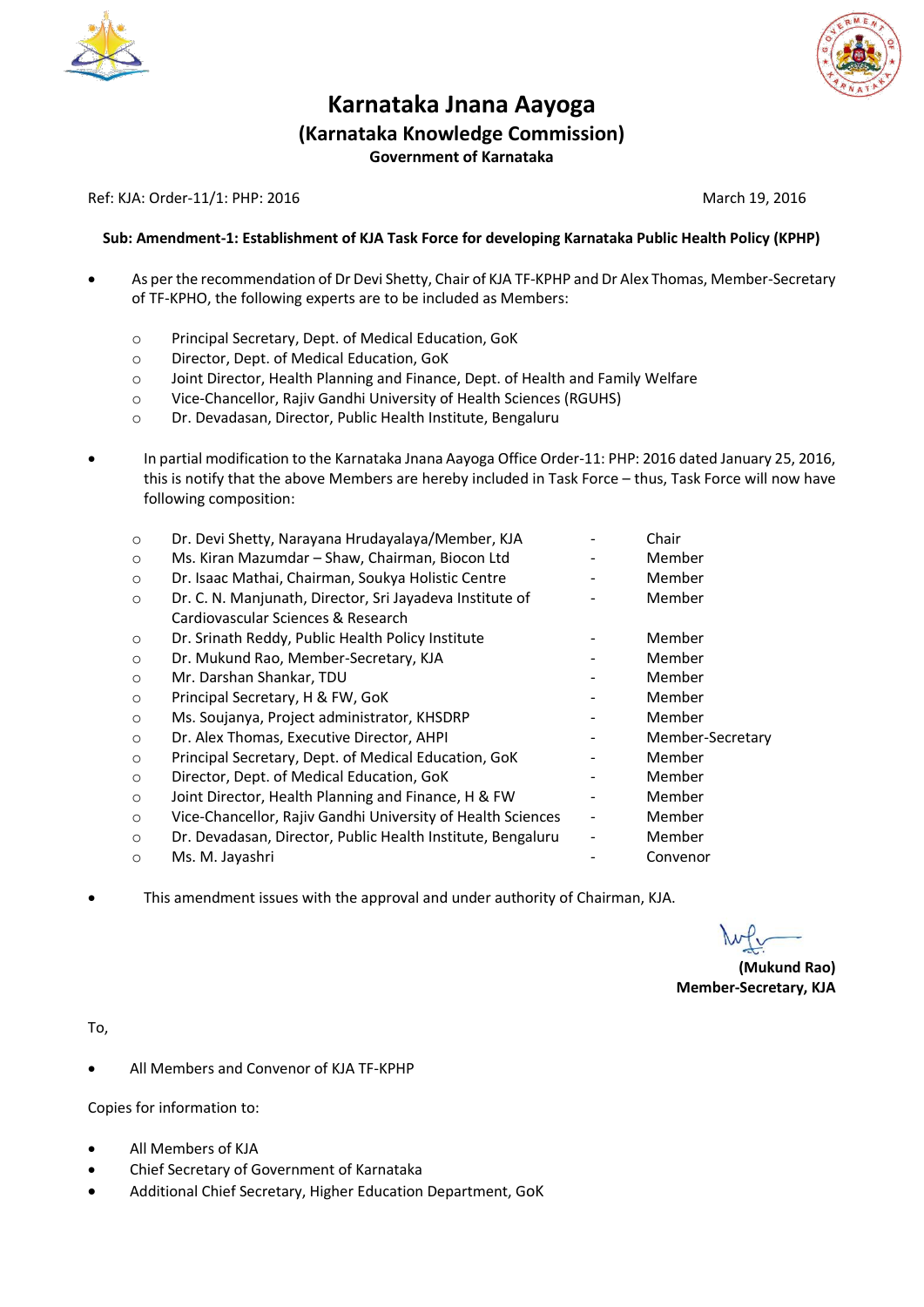

## **Karnataka Jnana Aayoga (Karnataka Knowledge Commission) Bangalore**

Ref: KJA: Order-11: PHP: 2016 **January 25, 2016** January 25, 2016

## **Sub: KJA Task Force for developing Karnataka Public Health Policy (KPHP)**

- 1. Public health encompasses the science and management for promoting good health, preventing diseases, providing affordable and quality healthcare through state-coordinated efforts and informed choices of society, organizations, public and private, communities and individuals in the state. A good means of health-care based on health indicators and health analytics goes a long way in state's responsibility on health for its citizens - encompassing a state of complete physical, mental and social well-being, apart from the absence of disease or infirmity. Equally critical is the availability of good quality and affordable health-care – hospitals, health facilities and experts across the state so that every citizen is assured of excellent health services, at affordable costs.
- 2. Karnataka state is one of the pioneer states in the country in providing comprehensive public health services to its people. The state has already made considerable progress in providing comprehensive health care and a delivery system consisting of curative, preventive, promotive and rehabilitation health care, to the people of the state.
- 3. The Hon'ble Minister of Health has had discussion with KJA regarding the need for a policy approach for public health services. Hon'ble Minister has mentioned some major areas that needs to be addressed and bridged in public health services. Gaps in the equity and accessibility of health services, both in public and private sector, and its availability, in rural and urban areas needs to be urgently addressed. Thereby, a health divide that is afflicting society and the challenges in access to good and affordable health care needs to be bridged. In addition, there is also the issue of nonstandards, in costs and health-care methods, in provision of health services through various mechanisms – which calls for a transparency and also for citizen redressal mechanisms to be positioned. The larger issue is also of adequacy of health facilities for the young and growing population in the state – there is a need to ingest in modern and innovative health facilities/infrastructure that can serve all segments of society and the state efficiently.
- 4. The Hon'ble Minister of Health has requested KJA to develop a Karnataka State Public Health Policy (KHHP) – which can recommend specific actions towards development and availability of improved, affordable, equitable and transparent health services in the state. The concern of the Hon'ble Minister is also to ensure that citizens have a redressal mechanism for availing health services – a Health Ombudsamen that can adjudicate any specific cases that citizens may bring about on accessed/availing health services.
- 5. With above perspective and to develop the KHHP, a KJA Task Force (TF) is hereby constituted with following Members:

| $\bullet$ | Dr Devi Shetty, NH/member, KJA                       | $\overline{\phantom{a}}$ | Chair  |
|-----------|------------------------------------------------------|--------------------------|--------|
| $\bullet$ | Ms Kiran Mazumdar-Shaw, Chairman, Biocon Ltd         |                          | Member |
| $\bullet$ | Dr Isaac Mathai, Chairman, Soukya Holistic Centre    | $\overline{\phantom{0}}$ | Member |
| $\bullet$ | Dr CN Manjunath, Director, Sri Jayadeva Institute of | -                        | Member |
|           | Cardiovascular Sciences & Research                   |                          |        |
| $\bullet$ | Dr Srinath, Public Health Policy Institute           | -                        | Member |